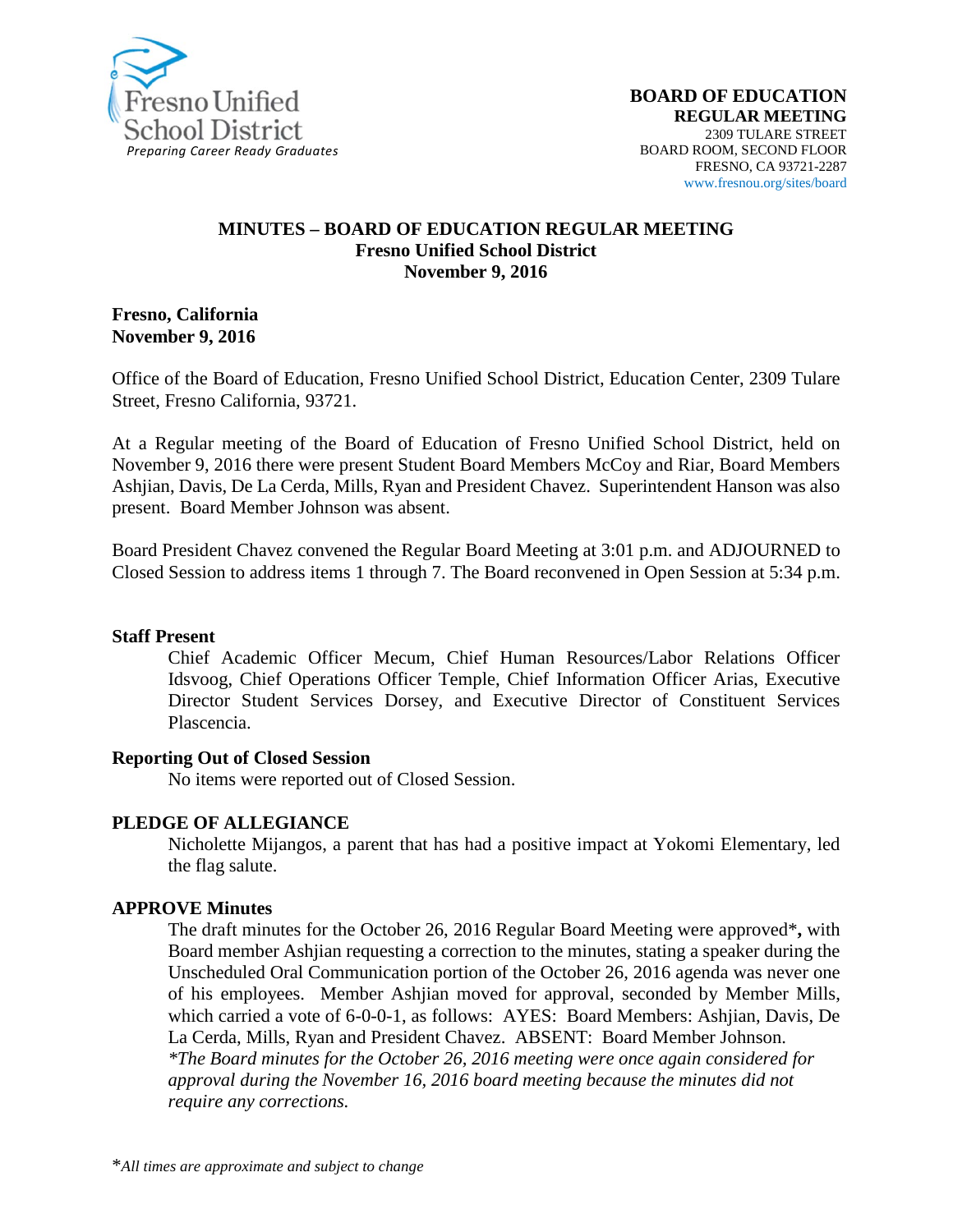## **HEAR Reports from Student Board Representatives**

Student Board Representatives Junior Touch, and Benton Johnson provided comments/reports from the Student Advisory Board Representative meeting hosted by Fresno High School. Board Member Mills attended their meeting. Student Board Representative Benton Johnson acknowledged the student ambassadors from Cooper Academy who shared highlights of various school activities and experiences.

# **HEAR Report from Superintendent**

- The Fresno community spoke clearly, through their support of Measure X that educating our youth is a priority for this community. It's a confirmation that this community is confident in Fresno Unified's ability to move forward with an additional \$225 million in facilities improvements.
- Next month the Board of Education will formally welcome two new board members who were voted in yesterday: Elizabeth Jonasson Rosas representing Area 2 (Roosevelt Region), and Claudia Cazares representing Area 6 (Hoover Region). Congratulations to *now* Councilmember Luis Chavez as he moves down the street to join Fresno City Council representing District 5. Superintendent Hanson thanked both Trustee Chavez and Trustee Ryan for their commitment and service, and welcomed Trustees Jonasson Rosas and Cazares.
- Superintendent Hanson encouraged everyone to keep the big picture of democracy in mind and asked that we each do our part to respond to hatred with kindness; respond to exclusion with inclusion; respond to injustice with justice; and make sure we respond to hopelessness with hope and opportunity--our kids need adults to show up and model how to rise up and move forward.
- Three of Fresno Unifed's incredibly talented employees were recognized at the county level at the *Fresno County Educators of the Year* ceremony on October 27, 2016. These remarkable Fresno Unified employees, three of our Excellence in Education winners, stood out from among thousands of educators. Danny Alberty – Campus Assistant at Edison High School, was chosen from 22 classified finalists as classified *Employee of the Year* for Fresno County. Jacqueline Ruiz, chemistry teacher at Fresno High School, was chosen from 22 teacher finalists as *Teacher of the Year* for Fresno County. Cecilia Ballesteros, counselor at Sequoia Middle School, was among the top 16 administrators nominated throughout Fresno County.
- Work at the district is already underway to outline the 2017/18 school year's priorities for our Local Control and Accountability Plan, or LCAP. The LCAP is the district's plan and budget for investing the state's Local Control Funding Formula dollars. The district is already beginning to gather community input on the LCAP by hosting Community Idea Exchange workshops. Workshops include a presentation about previous investments and programs, and also opportunities for sharing of ideas.

On a motion by Member Davis, seconded by Member De La Cerda, the consent agenda, exclusive of agenda items: A-13, which was pulled for further discussion, was approved on a roll call vote of 8-0-0-1 as follows: AYES: Student Board Member: McCoy and Riar, Board Members: Ashjian, Davis, De La Cerda, Mills, Ryan and President Chavez. ABSENT: Board Member Johnson.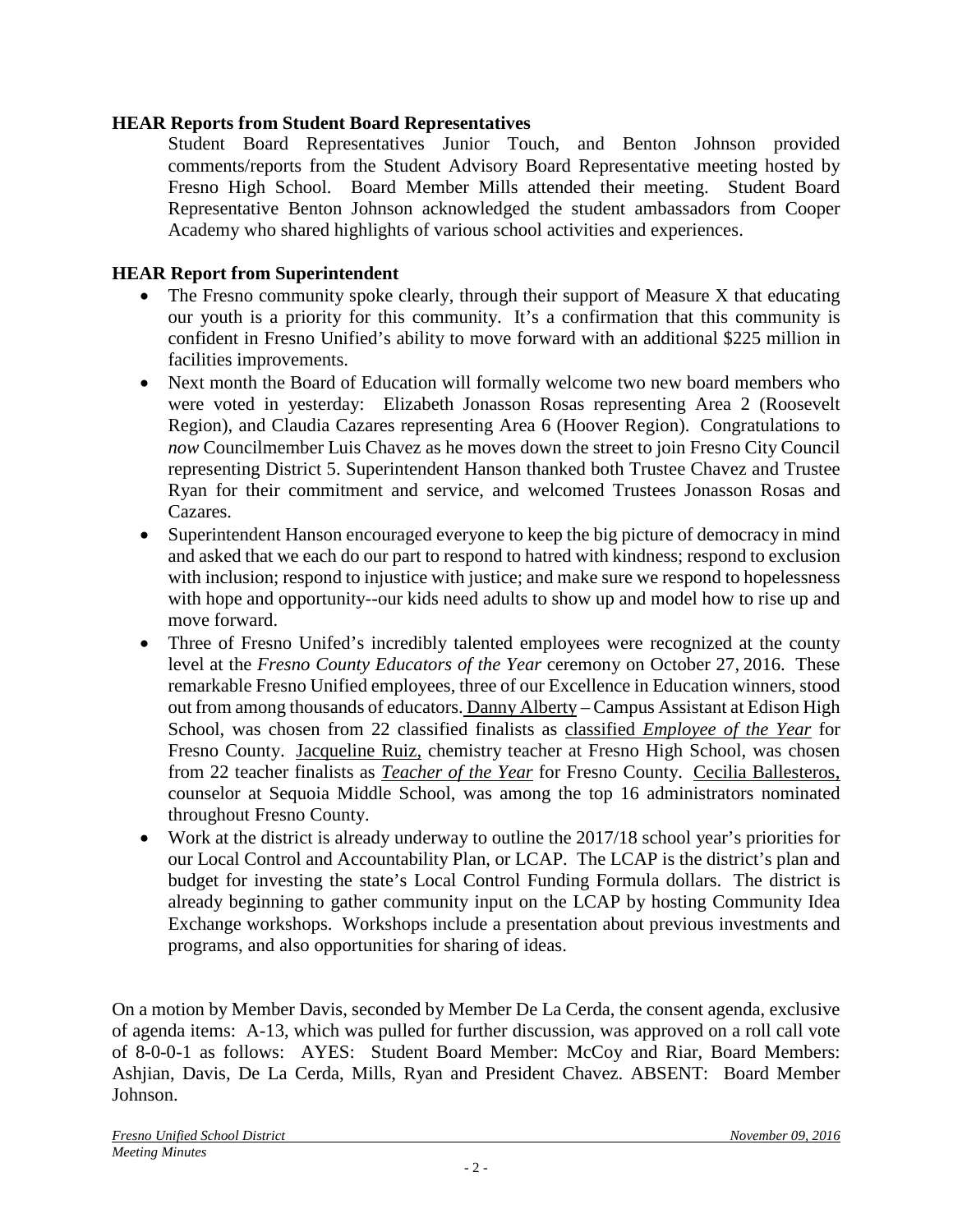## **A. CONSENT AGENDA**

- **A-1, APPROVE Personnel List APPROVED**, **as recommended** the Personnel List, Appendix A, as submitted.
- **A-2, ADOPT Findings of Fact and Recommendations of District Administrative Board ADOPTED, as recommended** the Findings of Fact and Recommendations of District Administrative Panels resulting from hearings on expulsion and readmittance cases conducted during the period since the October 26, 2016, Regular Board Meeting.
- **A-3, ADOPT Waiver Request for Cydney Danisi to Serve as Speech Language Pathologist ADOPTED, as recommended** a waiver request for Cydney Danisi to serve as a Speech Language Pathologist. The Education Code 44225(m) allows the commission to grant waivers to fill unanticipated needs in an area deemed hard-to-fill.
- **A-4, APPROVE Addendum to Independent Contractor Services Agreement with PresenceLearning, Inc.**

**APPROVED**, **as recommended** an addendum to an existing agreement with PresenceLearning, Inc. in the amount of \$176,720. This vendor will provide speech/language services to students as required by Individualized Education Programs.

**A-5, APPROVE State Center Community College District Partnership Agreement for Dual Enrollment**

**APPROVED**, **as recommended** the College and Career Access Partnership Agreement between the State Center Community College District (SCCCD) and Fresno Unified School District to expand opportunities for students and develop seamless pathways from high school to community college for career technical education or preparation for transfer by offering dual enrollment courses.

**A-6, APPROVE 2016/17 Carl D. Perkins Career Technical Education District Advisory Committee Member List**

**APPROVED**, **as recommended** the 2016/17 Carl D. Perkins Career Technical Education (CTE) District Advisory Committee List. Members provide input and recommendations for the CTE programs and serve as a bridge to community organizations, work-based learning opportunities for students, and externships for CTE Teachers.

- **A-7, DENY Claim #16-0503-0129 DENIED**, **as recommended** a Claim for Damages by Minor, case #16-0503-0129.
- **A-8, DENY Claim #16-0919-0277 DENIED**, **as recommended** a Claim for Damages by a Minor and Cindy Garcia, case #16- 0919-0277.
- **A-9, DENY Claim #16-1017-0315 DENIED**, **as recommended** a Claim for Damages by Monica Jolly, case #16-1017-0315.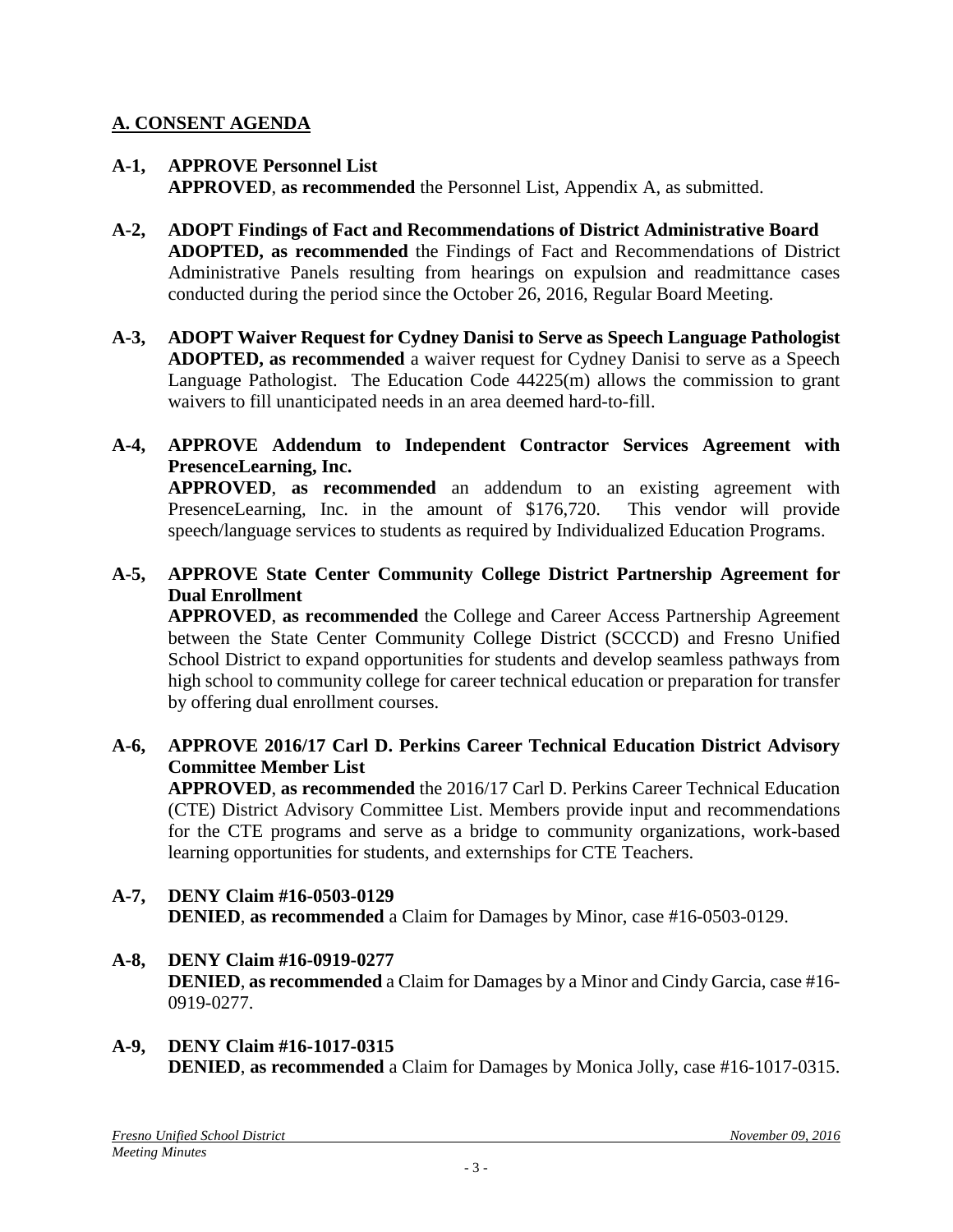- **A-10, RATIFY Article 20 Waivers for Various Schools for the 2016/17 School Year RATIFIED, as recommended** letters received from the Fresno Teachers Association approving the requests from 11 schools to waive Article 20 of the collective bargaining agreement.
- **A-11, RATIFY Amended Agreement between Fresno Unified School District and State Center Community College District for Adult Education Consortium Staff Reimbursement of Costs**

**RATIFIED, as recommended** an amendment to the 2015/16 agreement between Fresno Unified School District and State Center Community College District for the reimbursement of a loan of an employee to the State Center Adult Education Consortium (SCAEC). The district will be reimbursed for the full salary and benefits from the SCAEC funding (Assembly Bill 104 Adult Education Block Grant). Additional reimbursement in the amendment will total \$3,517.

**A-12, RATIFY Agreement between Fresno Unified School District and State Center Community College District for Adult Education Consortium Staff Reimbursement of Costs**

**RATIFIED, as recommended** an agreement between Fresno Unified School District and State Center Community College District for the loan of a Fresno Unified staff member to the State Center Adult Education Consortium (SCAEC). The agreement began on July 1, 2016 and ended on August 9, 2016. This employee returned to a Fresno Unified School District site.Fresno Unified will be reimbursed for the full salary and benefits from the SCAEC funding (Assembly Bill 104 Adult Education Block Grant). Total reimbursement will be \$5,108.

# **A-13, RATIFY Change Orders for the Project Listed Below** PULLED for discussion

**RATIFIED, as recommended**Change Orders for the following project:

Bid 16-32, Summer 2016 Portable Classroom Relocation and Infrastructure Project

| Change Order 1 (ATP):    | \$6,992  |
|--------------------------|----------|
| Change Order 1 (Bakman): | \$22,532 |
| Change Order 1 (Ewing):  | \$1,105  |
| Change Order 1 (Patiño): | \$7,926  |

Fiscal impact: \$38,555 is available in the Capital Facilities fund. A previous change order for this project, for \$26,393 (Olmos), was ratified on October 26, 2016

For the record, comments/questions were made regarding reasons for abstaining to the vote. Member Davis moved for approval, seconded by Member Mills, which carried a 5- 0-1-1 vote. AYES: Board Members: Davis, De La Cerda, Mills, Ryan and President Chavez. ABSTENTION: Board Member Ashjian. ABSENT: Board Member Johnson.

# **END OF CONSENT AGENDA**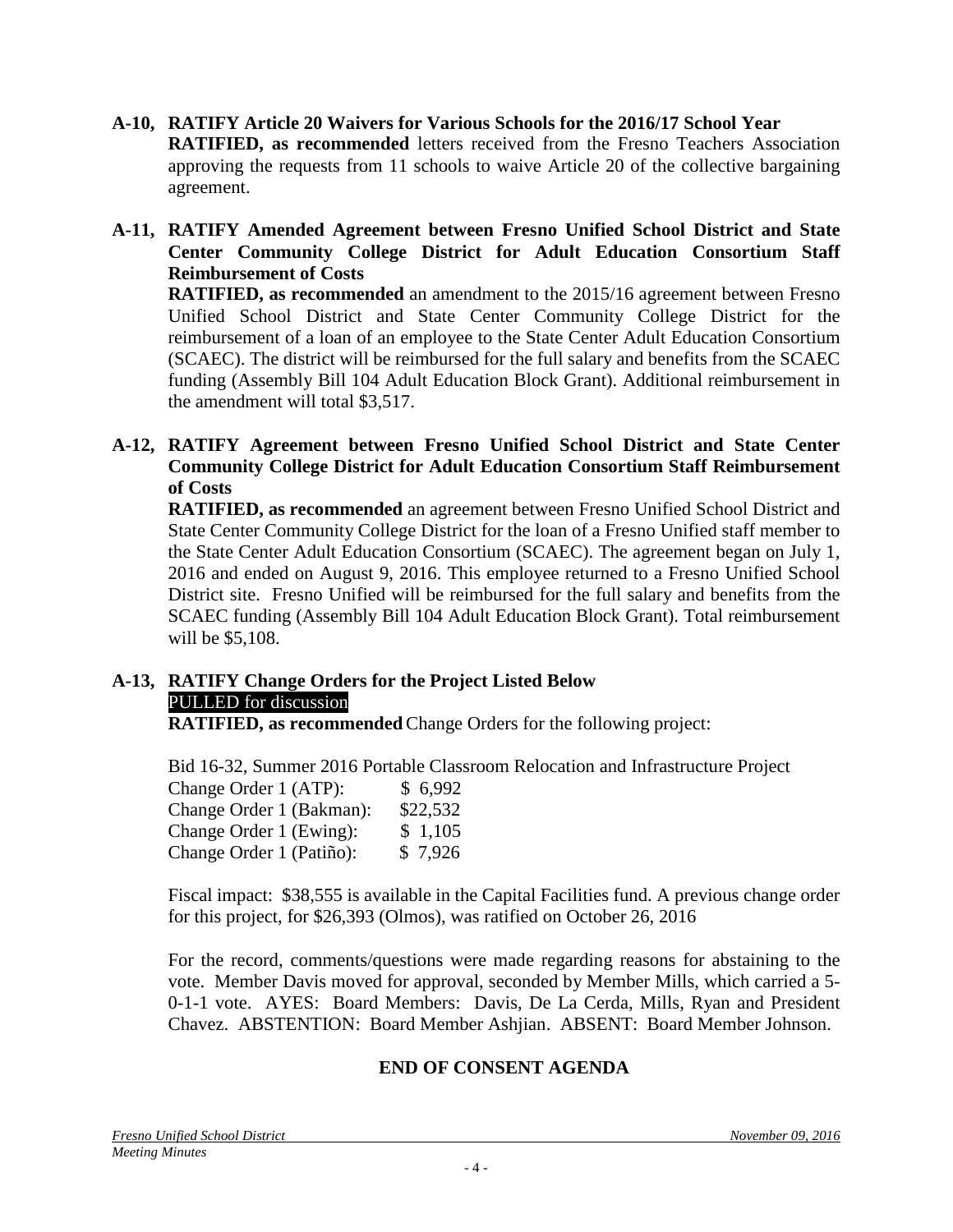# **UNSCHEDULED ORAL COMMUNICATIONS**

No individuals addressed the Board during Unscheduled Oral Communication.

# **B. CONFERENCE/DISCUSSION AGENDA**

## **Agenda Item B-14, Discuss and Approve Fresno Unified School District's Graduate Profile.**

The Graduate Profile will unify the community around a single set of student learning outcomes that serves to define a Career Ready Graduate. It will support the instructional program for the district and bring greater focus, coherence, and alignment to the existing programs. The profile was developed over two years with extensive input from students, teachers, business and industry partners and our higher education partners.

## Presentation by Executive Officer Sally Fowler

An opportunity was provided to hear questions/concerns from members of the board and staff was available to respond.

For the record, comments/questions were made by Student Board Members and Board Members regarding the survey process, students moving grade levels, getting the information out to our parents and students, and data collection. Executive Officer Sally Fowler and Assistant Superintendent Brian Beck, were available to provide clarification. Member Davis moved for approval, seconded by Member De La Cerda, which carried a 6-0-0-1 vote. AYES: Board Members Ashjian, Davis, De La Cerda, Mills, Ryan and President Chavez. ABSENT: Board Member Johnson.

## **Agenda Item B-15, Discuss and Decide in the Matter of the Charter Renewal Petition for University High School**

University High School (UHS) has delivered a renewal petition to the district seeking authorization to operate July 1, 2017 through June 30, 2022. UHS is currently serving approximately 480 students in grades 9-12. The school is located at 2611 E. Matoian, on the California State University, Fresno campus.

## Presentation by Debra Odom

An opportunity was provided to hear questions/concerns from members of the board and staff was available to respond.

For the record, comments/questions were made by Community Members Lydia Anderson and Janelle Hobbs, and Board Members regarding the diversity of University High School, working together to achieve access to all, the lottery process, and the exceptional school that University High School is. Debra Odom, was available to provide clarification. Member Ryan moved for approval, seconded by Member Mills, which carried a 6-0-0-1 vote. AYES: Board Members Ashjian, Davis, De La Cerda, Mills, Ryan and President Chavez. ABSENT: Board Member Johnson.